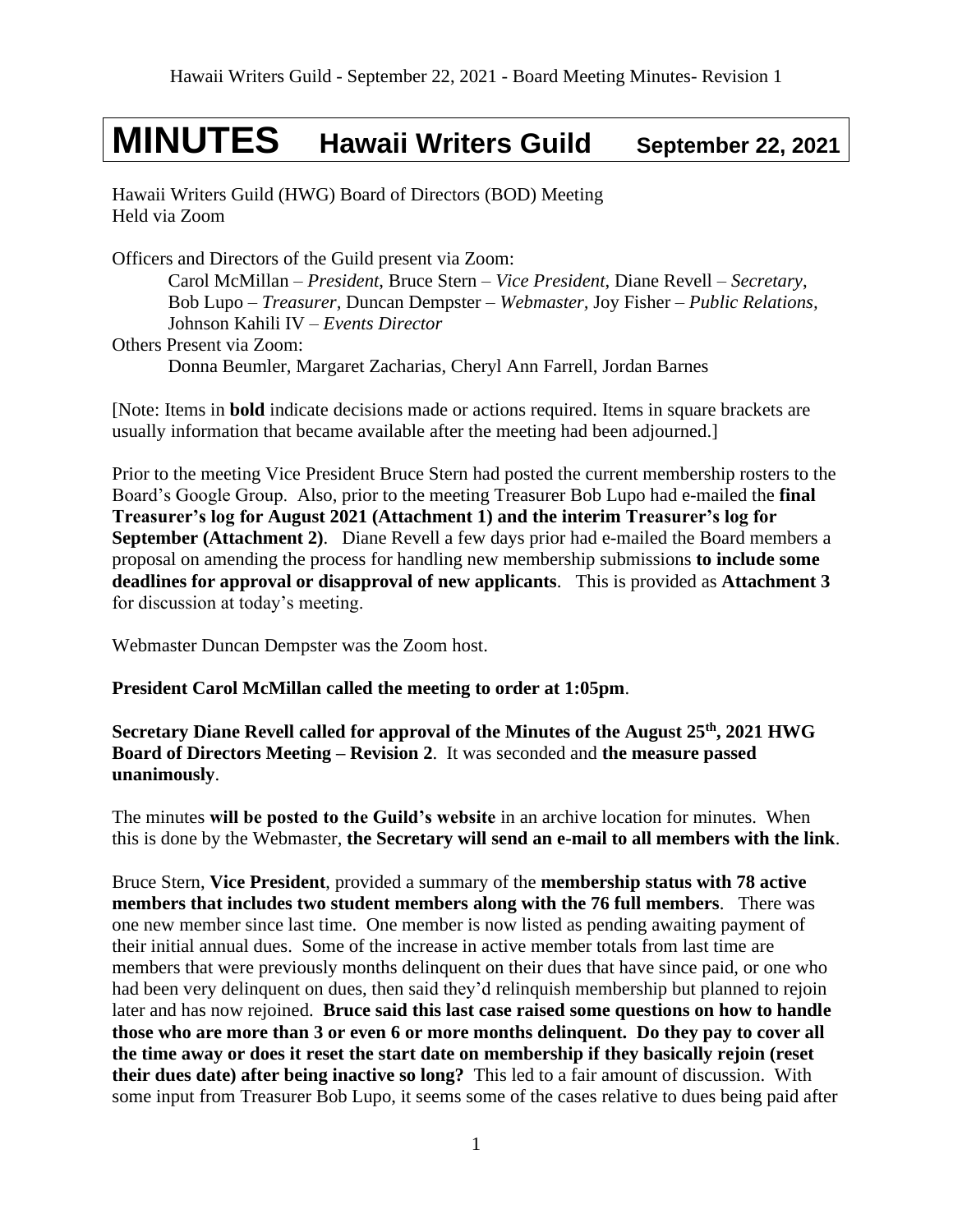a significant period of delinquency may have been handled differently than for some other members. **We agreed that the policy needs to be written down to make it clear and ensure consistency and some other updates were proposed. Diane Revell agreed to write up the policy along with the process relative to dues and initiating memberships**. A quick summary of the updates are as follows:

- Per the Bylaws: Over 3 months delinguent a member loses privileges like their entry on our website Our Authors page and a personal page if they had one, Annual Meeting attendance, and voting on officers at the Annual Meeting that is not allowed if not current on dues. After 6 months the writer's entry is made inactive in our membership database.
- If a member leaves the Guild, then reioins after 6 months by requesting reinstatement and paying annual dues, their new due date shall be the month in which they are reinstated.
- **For past members who were reinstated as mentioned above, but also paid past dues owned up to the date of reinstatement, they will be given credit for those dues payments toward their current dues owed in the future**. This is just a very small number of cases.
- Bruce said it would make **tracking the new members easier if we would count "joining" by a new member as the date they are approved for membership instead of the date they pay their initial dues**. This way approval and date of joining would be one date versus having the need to track two separate dates. No one objected to this.
- **It was suggested that our Treasurer, Bob Lupo, send a reminder to all members about dues such that when they receive a notice from him that they owe their dues, they should reply promptly to let him know if a hardship causes a delay (the Bylaws have options to provide relief in case of a hardship), or they are going to relinquish their membership, or when they will be paying their dues**. (Some have ignored his reminders resulting in much extra effort on the part of the Treasurer and members should be made aware of that.)

There was also much **discussion of changing dues collection to be done for current members in January of each year versus in the month of becoming a member** as has been done up to now. It was generally agreed to change the Bylaws if needed to move to current member annual dues collection to be in January of each year, effective this coming January. At the meeting with the thought the Bylaws would need to be changed, it was intended to have a resolution to that effect **at our next Board meeting, so formal approval was delayed until then** even if no Bylaws change needed. Diane agreed to write-up the dues procedure for review and approval.

**This change in dues collection method would require initially prorating the amount owed based on the member's last payment to get all in sync by January 2022** as the annual payment month. It would also require for all future new members that the initial dues be prorated to get them to January when they would then pay the full annual dues. The **prorating was suggested to be done in quarterly units,** so \$40 dues would be prorated to \$10/quarter to the end of the year. (Note: **As current dues are required to be current to be in good standing for annual membership attendance and voting, this will set the date for collection called as**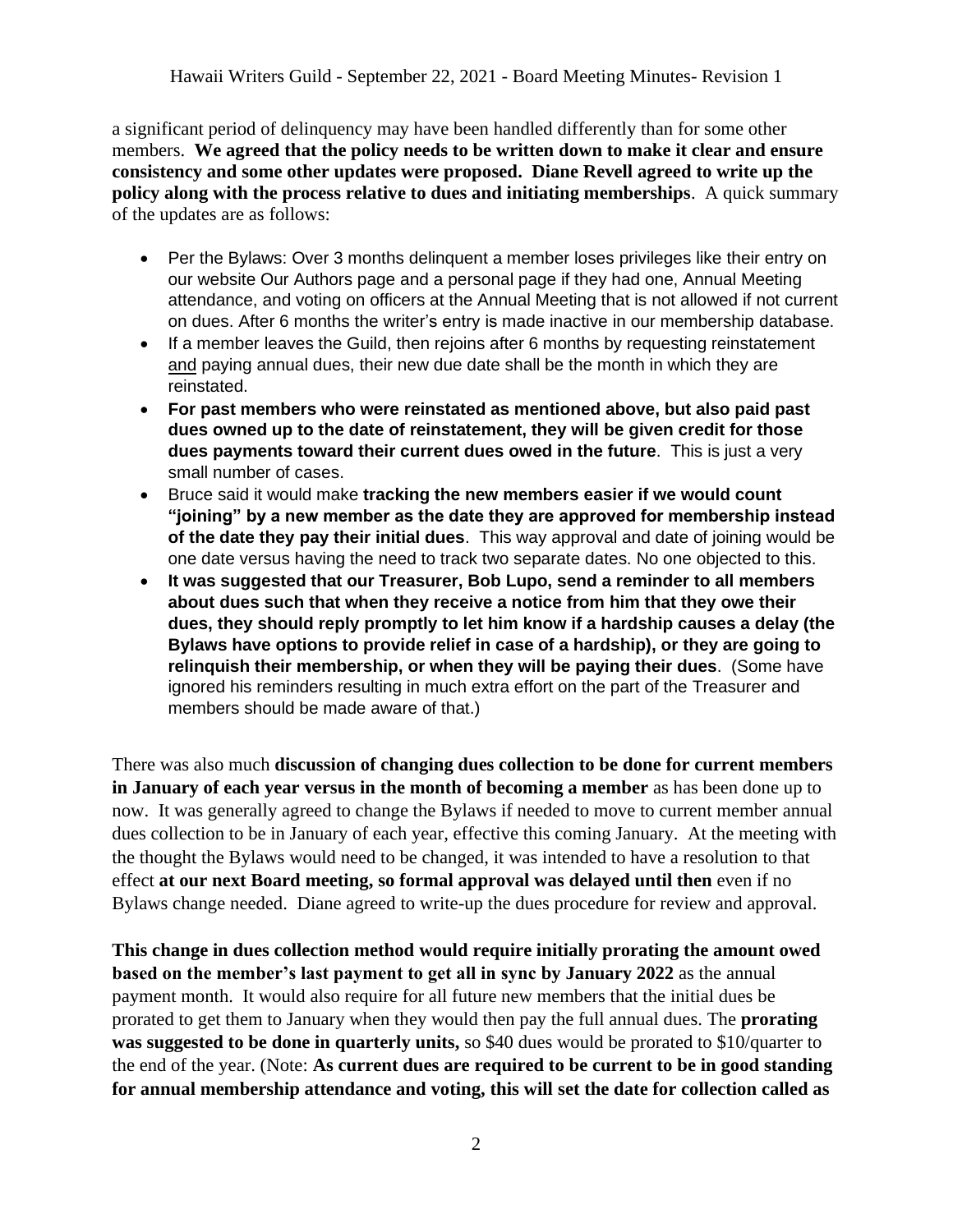**"past due"** instead of being before the end of the month of January, to **being before the date of the annual meeting**. This is because we have held all our annual meetings in January, and the Bylaws in Article V, Section 5.1 states "The annual meeting of the Board of Directors of the Guild with the Guild Membership shall be held in the State of Hawaii each year in January, or at such other time and place as may be determined by the Board of Directors, for the purpose of electing officers and transacting such other business as may be brought before the meeting.")

**Treasurer, Bob Lupo, provided a summary** for the **final August log provided in Attachment 1 and** the details for the **interim September log in Attachment 2**. We ended August and began September with an ASB Operating Balance of \$5,490.10. Four members have renewed to date in September, two via PayPal, three the old-fashioned way, and one new member (initiated membership).

Hence, the Guild has booked interim September inflows of \$239.12, and has an ASB Operating Balance of \$5,729.22 as of September 22, 2021.

**Last month there was an inadvertent due payment made by Cynthia Naden before she had applied and been accepted as a member**. She was informed by our Webmaster, Duncan Dempster that she needed to apply for membership. Bob was unable to unbundle Cynthia Naden's payment, so we may have to refund her that payment if she does not become a member. **No membership application has yet been received from her**. Diane Revell suggested that **a reminder to her could give her an option to convert the fee she paid to be a donation to the Guild if she does not choose to join**.

#### Committee Reports/Updates:

**Events Director Johnson Kahili** was unable to join via Zoom initially, so **Carol McMillan filled in for the first few minutes of his report before he appeared**. Due to the pandemic restrictions imposed by the Delta variant during this pandemic the **prior plans to start public readings by the Guild at the Saturday Pukalani Farmers Market in Kamuela have been postponed**. Eila Algood had decided to let someone else continue the *In the Writers Studio* episodes on the HWG YouTube channel. **Johnson agreed to make use of that forum but instead turn it into the equivalent of a public reading by Guild members on YouTube to take the place for now of what had been planned for the Pukalani Farmers Market**. His current plan would be to host one reading per month. The question came up about **when the pandemic restrictions were removed would he do both**? He said that would be too much, he'd be willing to do one or the other and **Carol McMillan expressed interest in emceeing the public reading events at the farmers market**. In reference to the statement about Eila no longer planning to host the *In the Writers Studio* episodes, someone asked about the status on Diann Wilson's YouTube *Write On!* episodes continuing. Diane Revell agreed to check with Diann. [**Diann Wilson said she still plans to maintain the quarterly episodes of** *Write On!***, has one she is about ready to release, but needs to have suggestions** for new topics and maybe people familiar with the topic suggested. **Diane Revell agreed to send out the request for suggestions** to the full membership and sent it on September 29th.]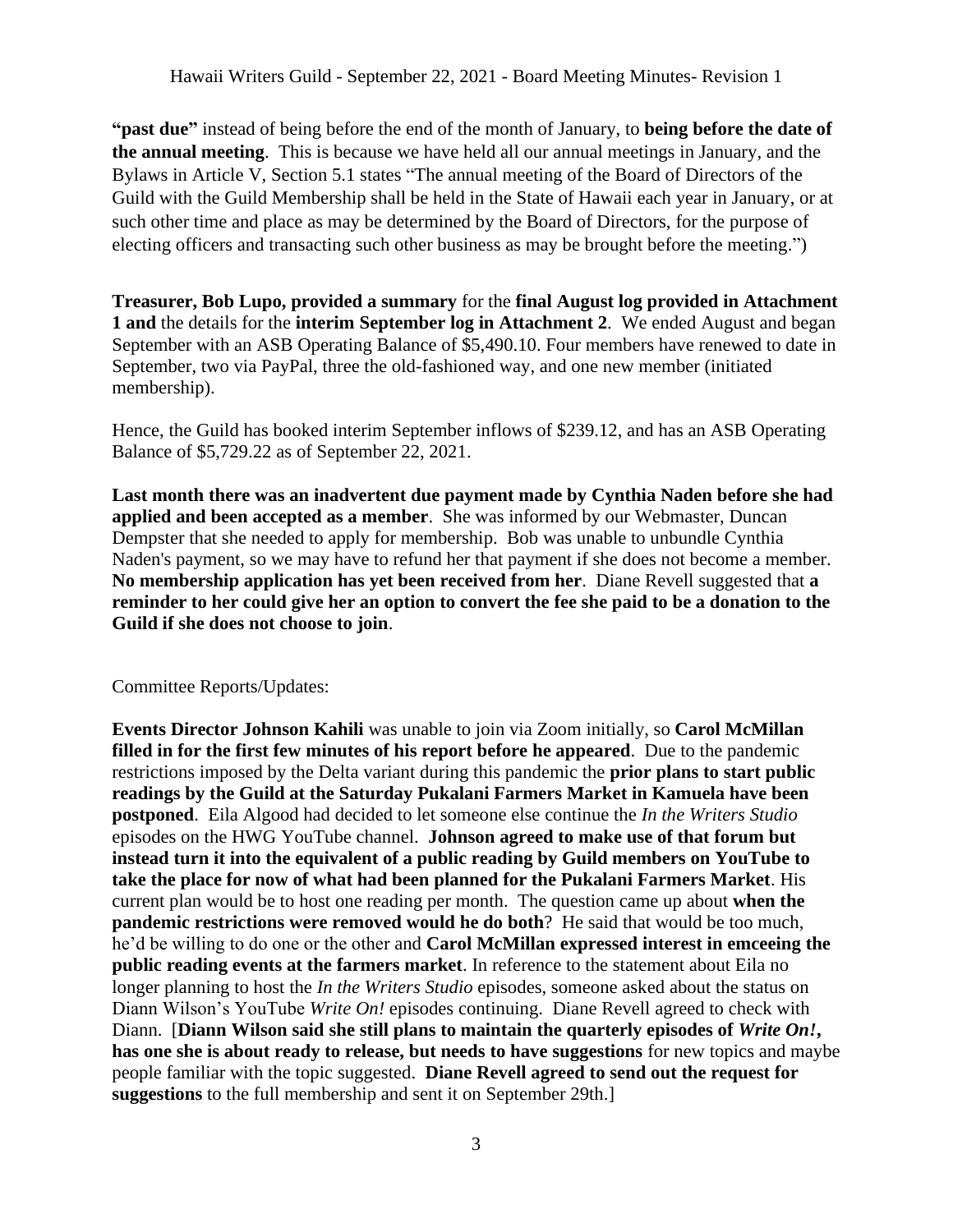**The Public Relations Director, Joy Fisher**, did not have any recent PR releases but will put some out when the YouTube public reading episodes are made available. She will also make that news known to our partners in the Berkeley branch of the California Writers Club.

Joy checked with Bob Lupo, Latitudes Managing Editor, and Duncan Dempster, Webmaster, to determine when in the new year would be **best time to release the next online Members News** to avoid conflict with the effort to put the *Latitudes* online Literary Review out. The response was to plan for **March 2022**.

**Our Webmaster, Duncan Dempster**, said he has added one new member personal page. He mentioned to another member in attendance, Jordan Barnes, that he would be working on his personal page soon for posting in the next week.

**For the 3rd edition of our literary review** *Latitudes* **that is led by Bob Lupo, submissions have now been open since September 15th and will remail open until November 15th** . The initial package of information that defined the submission criteria had been sent to the full membership on September 8<sup>th</sup>.

**Margaret Zacharias proposed there should be a Zoom meeting to have Bob Lupo present the Latitudes Guidelines that would allow for questions and encourage more submission complianc**e with the guidelines checklist and entry form**. Bob was willing to do this**, and it was thought to be a good idea. Specifics for the Zoom meeting were not yet set.

Donna Maltz had proposed **a Guild hosted book club** that Diane Revell raised at our June Board meeting; it was received positively. Diane Revell sent an e-mail on August 20<sup>th</sup> to see if anyone else would be willing to host a Guild book club. One person (Virginia Fortner) did reply that she would be willing to do so, but only if one or two others would join in. **Diane said so far no one else in the Guild has volunteered to host the book club even though Virginia has volunteered to work with a host to make it happen.**

There was no new information to report from the North Hawaii/North Kohala or South Hawaii/Volcano regions. Margaret Zacharias asked about the list of potential region directors listed in the Bylaws section 4.1 and Figure 4.1 that also included a regional directors for North Central Hawaii and Other Islands that seemed to be unfilled. Diane said it was true no one was serving in either of those positions as they had been included for future growth but could be filled with Board approval. **Margaret suggested that some of the current directors in other positions participated in the Guild's weekly Readings and Responses Online Writers Group that could provide representation for the Other Islands regional director** role (as could she). **A resolution to fill the Other Islands regional director role can be brought forward at our next Board Meeting** that would bring our Board of Directors count to ten members.

We discussed **planning for the Guild's annual meeting held in January. It was agreed due to the continuing restrictions and uncertainty relative to the pandemic, we would plan for an online Zoom event** similar to last year. Johnson said he had contact with people who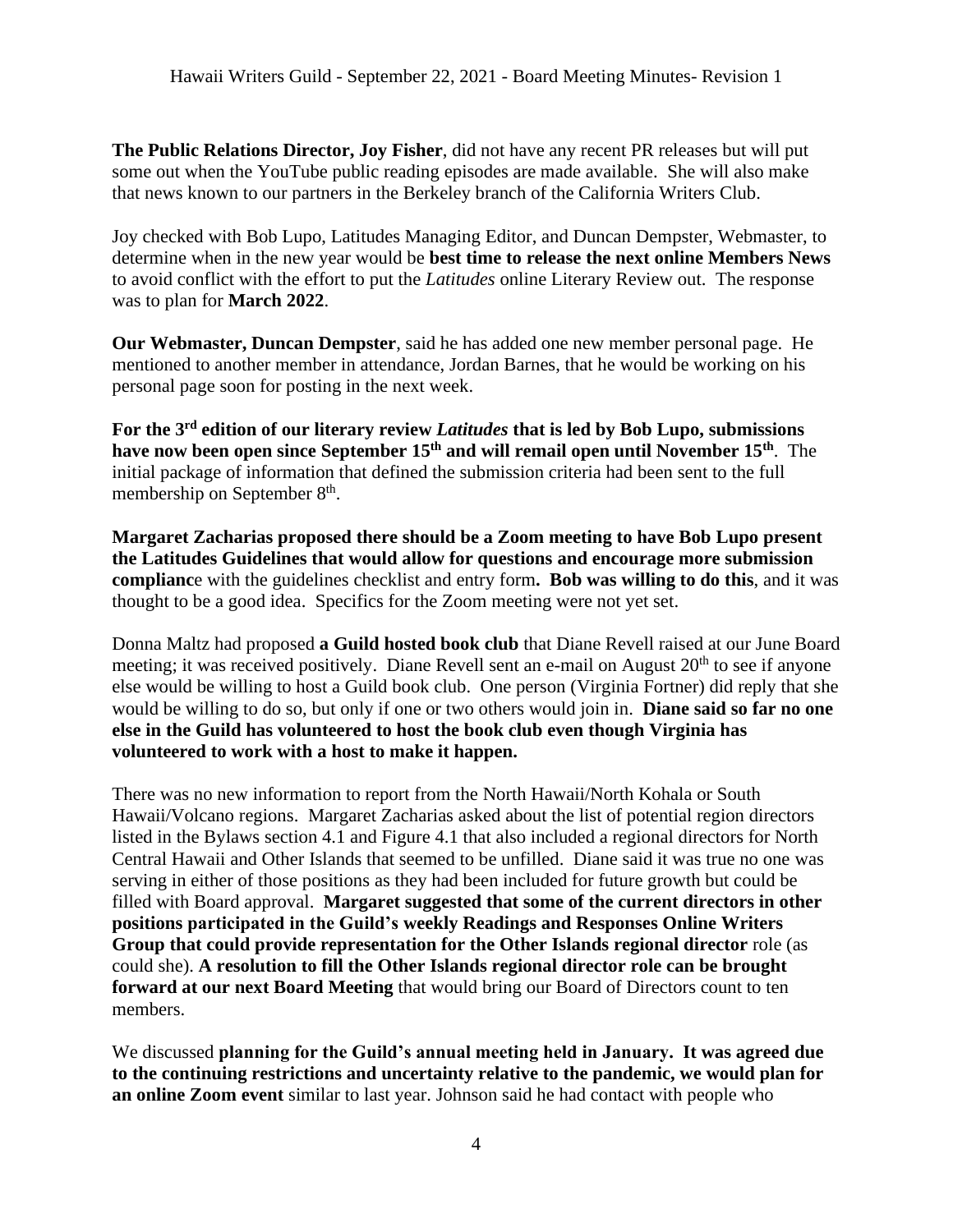regularly facilitate large online group meetings. He thought they could be hired to reduce the burden on our organization and let the Board members concentrate on other aspects without worrying the details. This **planning will be raised again as a topic at the October Board meeting.** [Would need to be sure to review the Guild's conflict of interest policy in hiring any such group.]

Part of our annual meeting is election of officers, but long before that we must develop a slate of willing and qualified candidates, create and send out information on the candidates, distribute ballots and tally the voting. Diane having done much of this before thought the finding of willing and qualified candidates was the harder part and that is the role of the nomination committee. Today we came up with a **list of those to serve on the ad hoc nomination committee**. This group currently will consist of **Carol McMillan, Bob Lupo, Margaret Zacharias, and Cheryl Ann Farrell**. Joy Fisher had to leave early for an appointment but after she was gone had been suggested for the committee also, [After the meeting Joy said she would rather not serve this year and Carol thought they had enough on the committee to do the job. Diane said she would not be on that committee but will help to send out information on the slate of candidates and run the election.

### The **next regular Board meeting date** is set for **Wednesday, October 27 th** at **1:00pm-2:30pm via the Guild's own Zoom account**. [Halloween costumes optional?]

The meeting was adjourned at 2:20 pm.

Respectfully submitted, Diane Revell, Secretary

#### Announcements:

- 1. The **next regular Board meeting time and place: Wednesday, October 27 th at 1:00pm – 2:30pm. Meetings will all be via Zoom for the foreseeable future**. Attendance via internet or phone via Zoom will be offered and if still under "stay at home" restrictions it will be the sole method used.
- **2. Requests for items to be added to the agenda for the next regular Board meeting** should be **sent to the President Carol McMillan and Secretary Diane Revell at their e-mail addresses** [\(sylvanease@gmail.com](mailto:sylvanease@gmail.com) and [diane.b.revell@](mailto:diane.b.revell@gmail.com)gmail.com) **10-days prior to the next meeting, so by October 17 th . The agenda will be e-mailed October 22nd to the full membership five days prior to the meeting.**

Attachment 1: Hawaii Writers Guild Final Treasurer's Log for August 2021

Attachment 2: Hawaii Writers Guild Interim Treasurer's Log for September 2021

Attachment 3: Proposed Update to Membership Applicant Process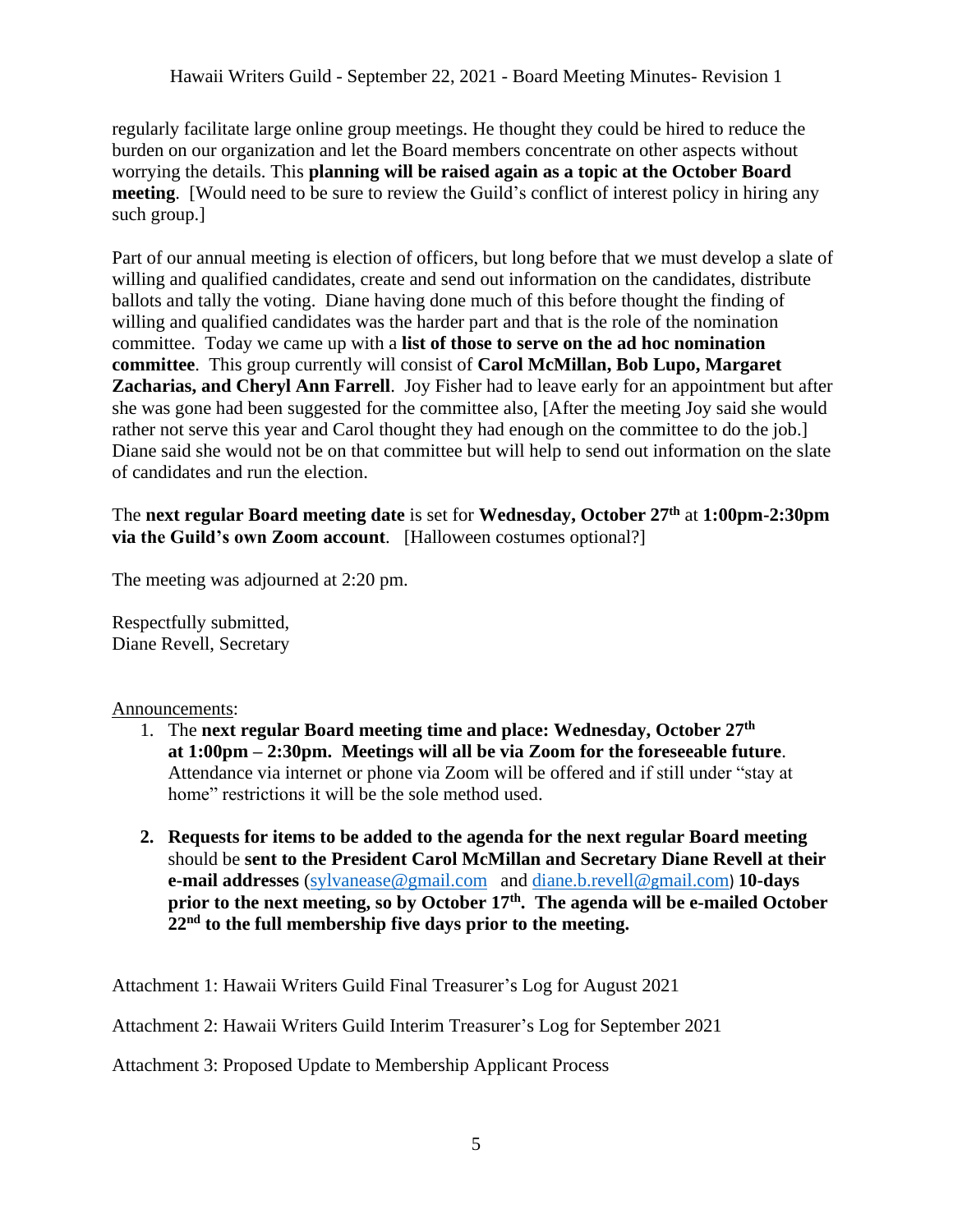Hawaii Writers Guild - September 22, 2021 - Board Meeting Minutes- Revision 1

## Parking Lot:

- 1. Planning should continue in October for our January online annual meeting. **Johnson Kahili to provide information** on hiring of online meeting facilitators: person/business name, rates for services.
- 2. Ad hoc nomination committee to provide feedback on effort to find candidates for our 2022 officer election. **Carol McMillan**
- 3. Present a resolution to formalize with time requirements the HWG new applicant review procedure first via e-mail to Board then at meeting for approval. **Diane Revell**
- 4. Present a resolution to formalize a change in the dues collection process to include redefinition of new member date (approved date vs. initial dues paid date), synchronizing to annual dues owed in January each year and to be paid prior to annual meeting, means to prorate dues owed and handling dues owed of former members who want to rejoin first via e-mail to Board then at meeting for approval. **Diane Revell**
- 5. Present a resolution to fill the vacant position of the Other Islands regional director and to add Margaret Zacharias to our Board of Directors as the Other Islands regional director first via e-mail to Board then at meeting for approval. **Diane Revell**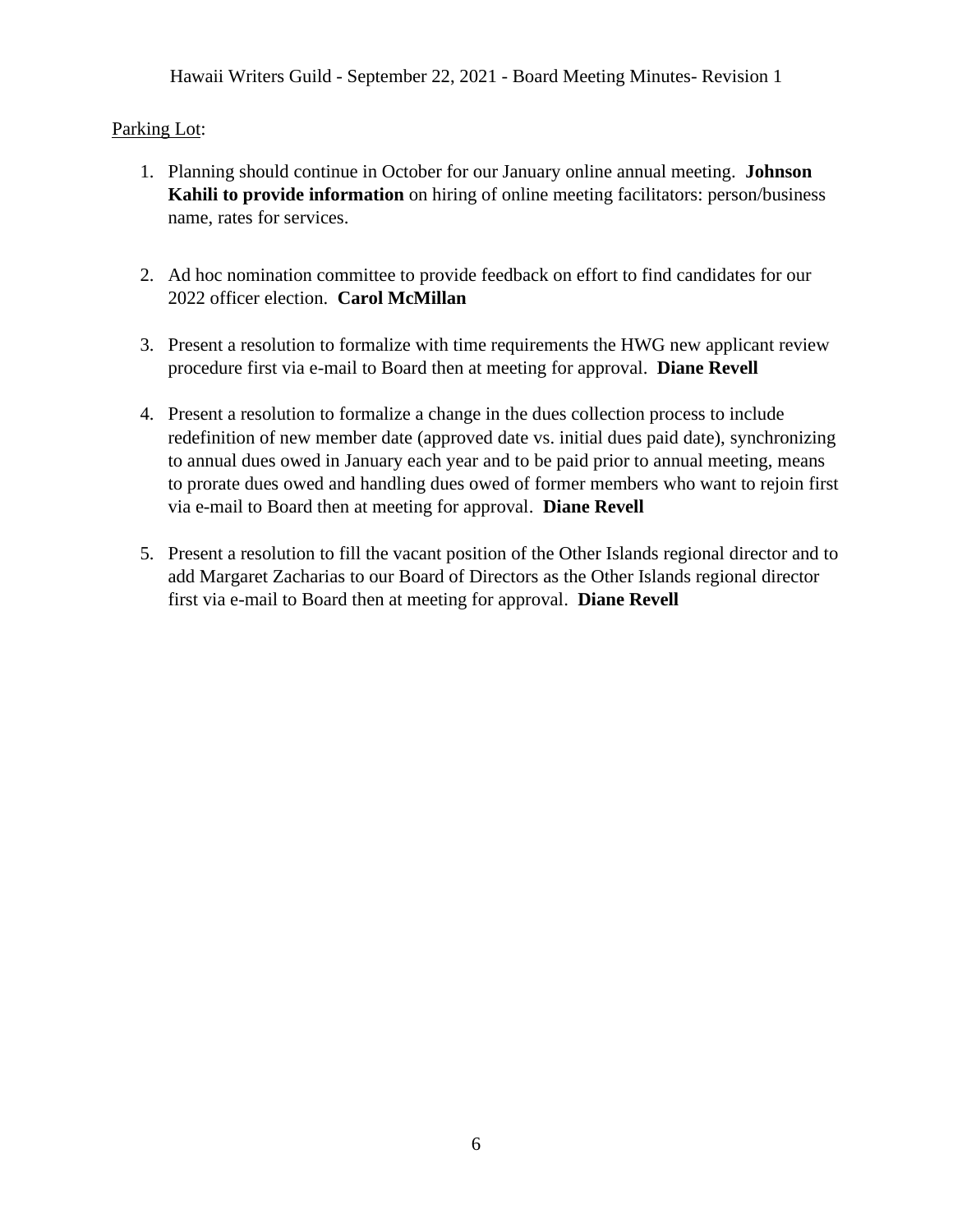| Hawaii Writers Guild Treasurer"s Log for August 2021 |                             |  |         |         |
|------------------------------------------------------|-----------------------------|--|---------|---------|
| ASB Operating Balance as of July 30, 2021            | 5,211.93                    |  |         |         |
|                                                      |                             |  |         |         |
|                                                      | <b>August Inflows</b>       |  |         |         |
|                                                      |                             |  |         |         |
| Linda Petrucelli, Membership Renewal, PayPal         | 39.56                       |  |         |         |
| Donna Beumler, Membership Renewal, PayPal            | 39.56                       |  |         |         |
| Carla Oreilana, Membership Renewal                   |                             |  |         | 40.00   |
| David Fouts, Membership Renewal                      |                             |  |         | 40.00   |
| Jordan Barnes, New Member, PayPal                    |                             |  |         | 39.56   |
| Tamara Williams, Membership Renewal, PayPal          |                             |  |         | 39.56   |
| Cynthia Naden, Inadvertent Payment, PayPal           |                             |  |         | 39.56   |
| <b>AMZN Tax-Exempt</b>                               | Rebate                      |  |         | 5.37    |
|                                                      | <b>Total August Inflows</b> |  |         | 283.17  |
| <b>August Outflows</b>                               |                             |  |         |         |
| <b>ASB Monthly Fee</b>                               |                             |  | $-5.00$ |         |
| <b>Total August Outflows</b>                         |                             |  | $-5.00$ |         |
| ASB Operating Balance as of August 31, 2021          |                             |  |         | 5490.10 |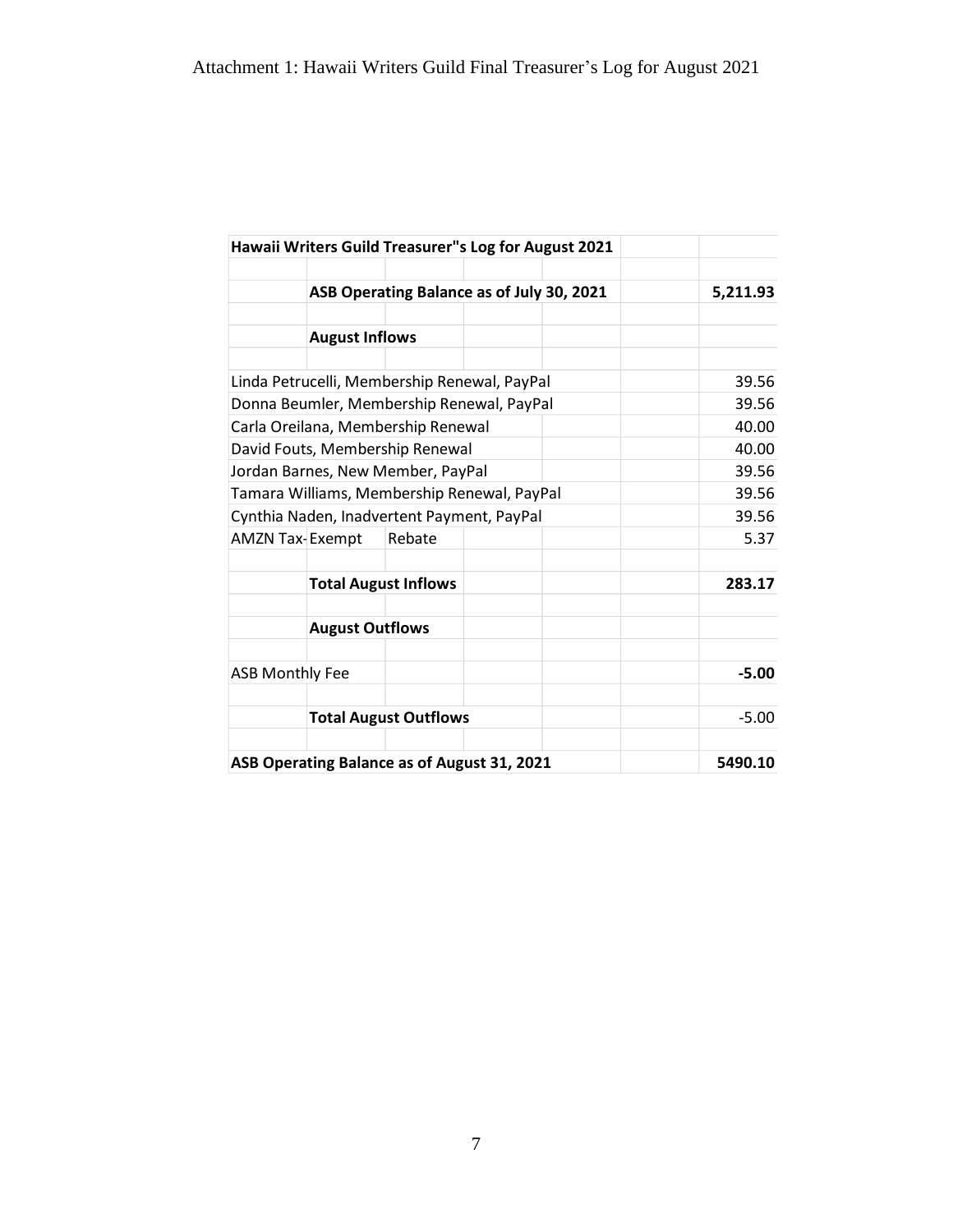| Hawaii Writers Guild Treasurers Log as of September 22, 2021 |            |
|--------------------------------------------------------------|------------|
| ASB Operating Balance as of August 31, 2021                  | \$5,490.10 |
| <b>Interim September Inflows</b>                             |            |
| Helena Kim, August 2020 Membership Renewal, PayPal           | 39.56      |
| Carol Prescott, November 2020 Membership Renewal, PayPal     | 39.56      |
| Carol Hannum, January 2021 Membership Renewal                | 40.00      |
| Bryan Furer, March 2021 Membership Renewal                   | 40.00      |
| Zachary Ehrmann, New Member Initiation                       | 40.00      |
| Linda Heath, Membership Renewal, September 2021              | 40.00      |
| <b>Total Interim September Inflows</b>                       | 239.12     |
| <b>Interim September Outflows</b>                            | 0.00       |
| Interim ASB Operating Balance as of September 22,2021        | 5729.22    |